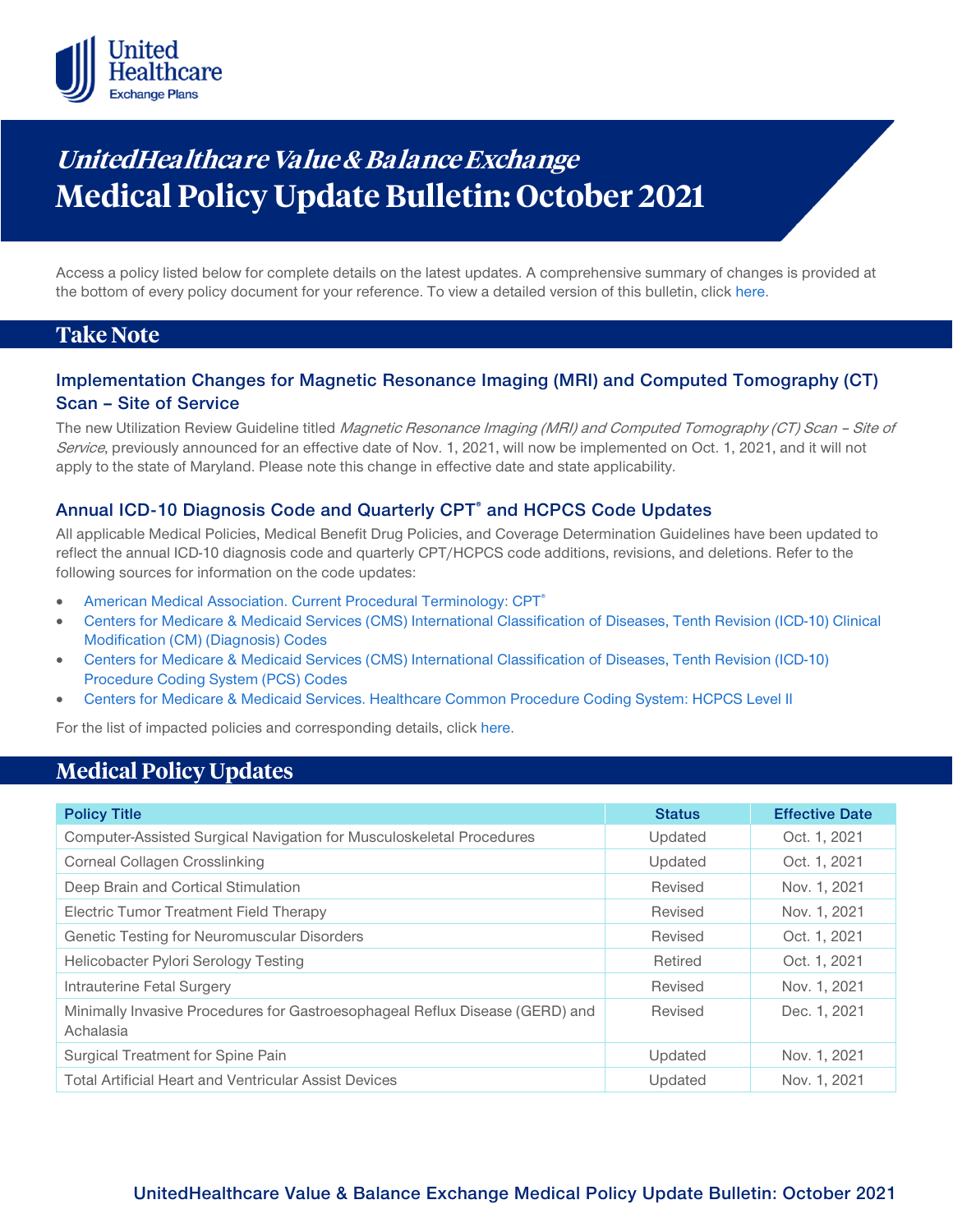## **Medical Benefit Drug Policy Updates**

| <b>Policy Title</b>                                      | <b>Status</b> | <b>Effective Date</b> |
|----------------------------------------------------------|---------------|-----------------------|
| Antiemetics for Oncology                                 | Revised       | Nov. 1, 2021          |
| Medical Therapies for Enzyme Deficiencies                | Revised       | Nov. 1, 2021          |
| <b>Oncology Medication Clinical Coverage</b>             | Revised       | Nov. 1, 2021          |
| Respiratory Interleukins (Cinqair®, Fasenra®, & Nucala®) | Revised       | Nov. 1, 2021          |
| Ryplazim® (Plasminogen, Human-Tvmh)                      | <b>New</b>    | Nov. 1, 2021          |
| Saphnelo <sup>™</sup> (Anifrolumab-Fnia)                 | <b>New</b>    | Nov. 1, 2021          |
| Sodium Hyaluronate                                       | Revised       | Nov. 1, 2021          |
| Synagis® (Palivizumab)                                   | Revised       | Nov. 1, 2021          |

## **Coverage Determination Guideline Updates**

| <b>Policy Title</b>        | Status  | <b>Effective Date</b> |
|----------------------------|---------|-----------------------|
| <b>Beds and Mattresses</b> | Revised | Dec. 1, 2021          |